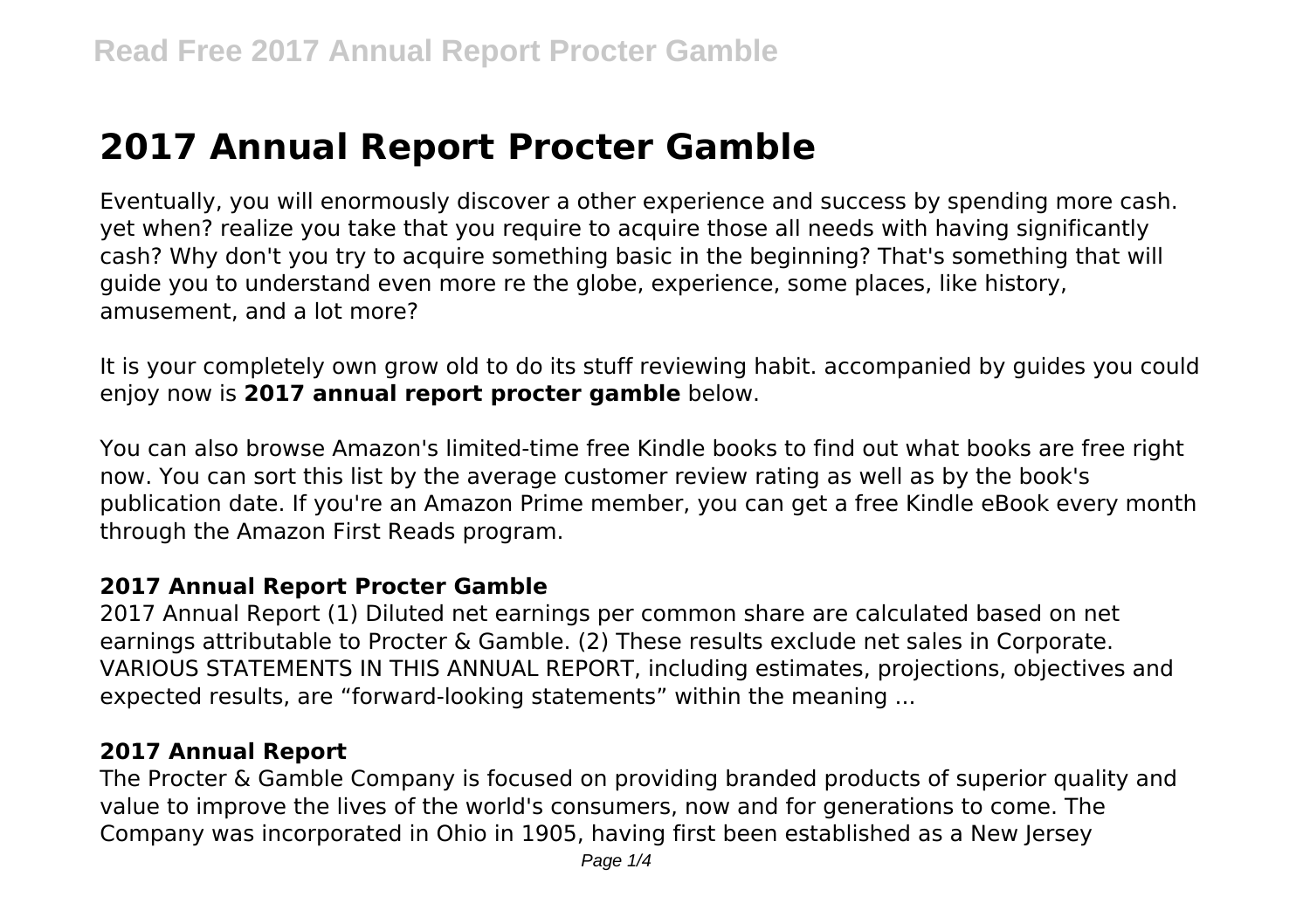corporation in 1890, and was built from a business founded in Cincinnati ...

#### **Annual Report 10-K**

Experts & Broker view on Procter & Gamble Health Ltd. buy sell tips. Get Procter & Gamble Health Ltd. detailed news, announcements, financial report, company information, annual report, balance ...

#### **Procter&Gamble Share Price, Procter&Gamble Stock Price ...**

Our goal is to use every opportunity we have—no matter how small—to set change in motion. To be a force for good and a force for growth. For you, for the world, and for every generation to come.

#### **Procter & Gamble**

Our goal is to use every opportunity we have—no matter how small—to set change in motion. To be a force for good and a force for growth. For you, for the world, and for every generation to come.

#### **Procter & Gamble Company**

Get Procter and Gamble Hygiene and Health Care Ltd. detailed news, announcements, financial report, company information, annual report, balance sheet, profit & loss account, results and more.

#### **Procter and Gamble Hygiene and Health ... - Moneycontrol.com**

Prior to that at Procter & Gamble, Ms. Arnold was Vice Chair—Beauty & Health from 2006, Vice Chair—Beauty from 2004, and President—Global Personal Beauty Care & Global Feminine Care from 2002. She was a director of McDonald's Corporation from 2008 to 2016, and was a Director of NBTY, Inc. from 2013 to 2017.

#### **Investor Relations - The Walt Disney Company**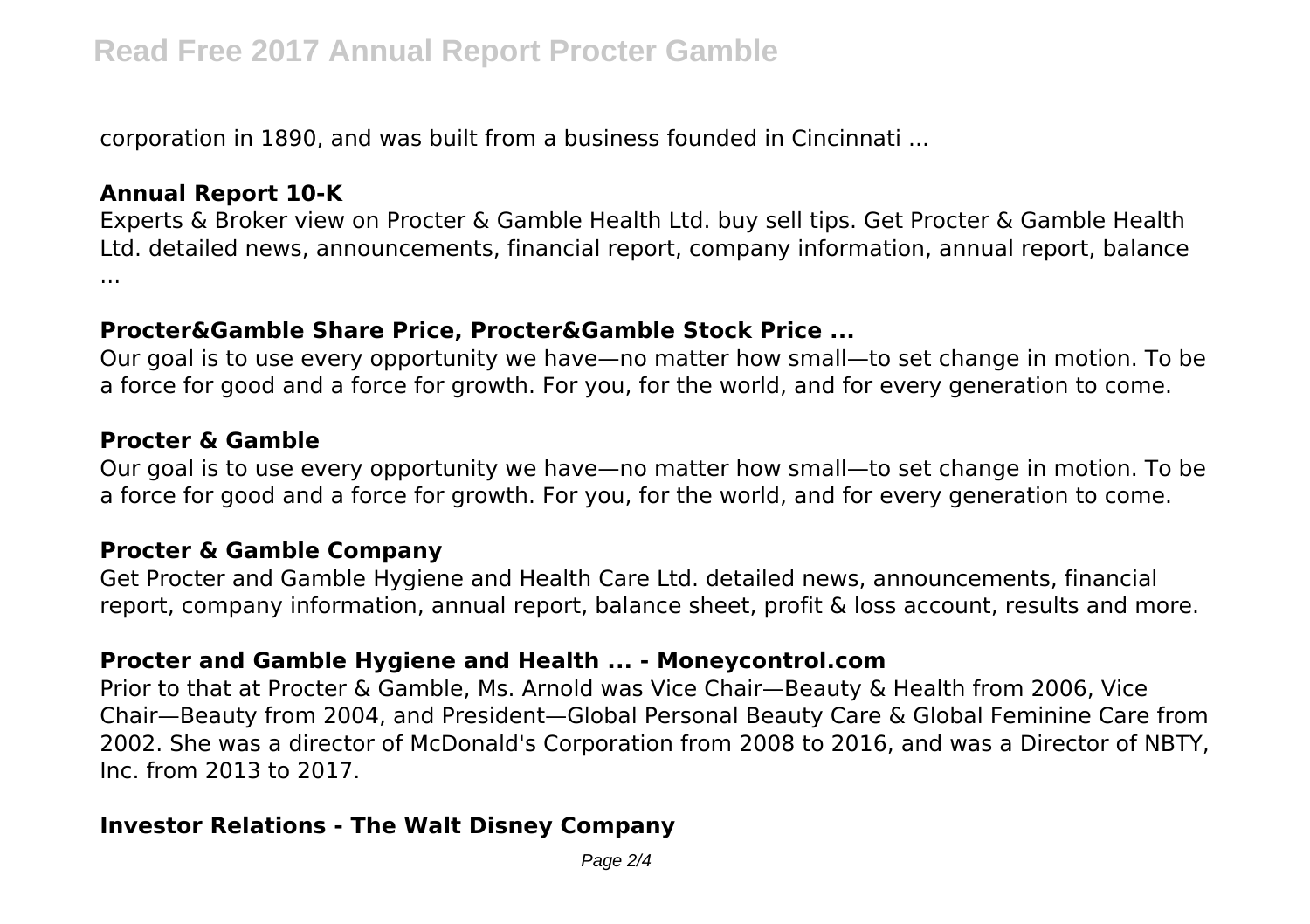Procter & Gamble Company (P&G, NYSE: PG) – globalna grupa kapitałowa mająca swoją siedzibę w Cincinnati, Ohio, USA.Wytwarza dobra konsumpcyjne, głównie kosmetyki i środki higieny osobistej.Jej wartość szacuje się na ok. 63,1 miliarda USD, co czyni ją jednym z największych przedsiębiorstw świata. W roku 2010 zatrudniał 127 tys. pracowników

## **Procter & Gamble – Wikipedia, wolna encyklopedia**

The Procter & Gamble Company [NYSE: PG] ist ein US-amerikanischer, in 70 Ländern vertretener Konsumgüter-Konzern mit Hauptsitz in Cincinnati im US-Bundesstaat Ohio.. Mit einem Umsatz von 66,4 Milliarden US-Dollar, bei einem Gewinn von 10,1 Mrd. USD, steht das Unternehmen laut Forbes Global 2000 auf Platz 55 der weltgrößten Unternehmen (Stand: GJ 2017).

## **Procter & Gamble – Wikipedia**

Moment of truth (MOT) in marketing, is the moment when a customer/user interacts with a brand, product or service to form or change an impression about that particular brand, product or service. In 2005 A.G. Lafley Chairman, President & CEO of Procter & Gamble coined two "Moments of Truth". A third was introduced later. Types of MOT. First moment of truth (FMOT): When a customer is first ...

## **Moment of truth (marketing) - Wikipedia**

Total revenue for the world's biggest companies fell 4.8% to \$31.7 trillion this year—the first decline in half a decade.

## **Fortune Global 500 2021 | Full list of rankings | Fortune**

Amway (short for "American Way") is an American multi-level marketing (MLM) company that sells health, beauty, and home care products. The company was founded in 1959 by Jay Van Andel and Richard DeVos and is based in Ada, Michigan. Amway and its sister companies under Alticor